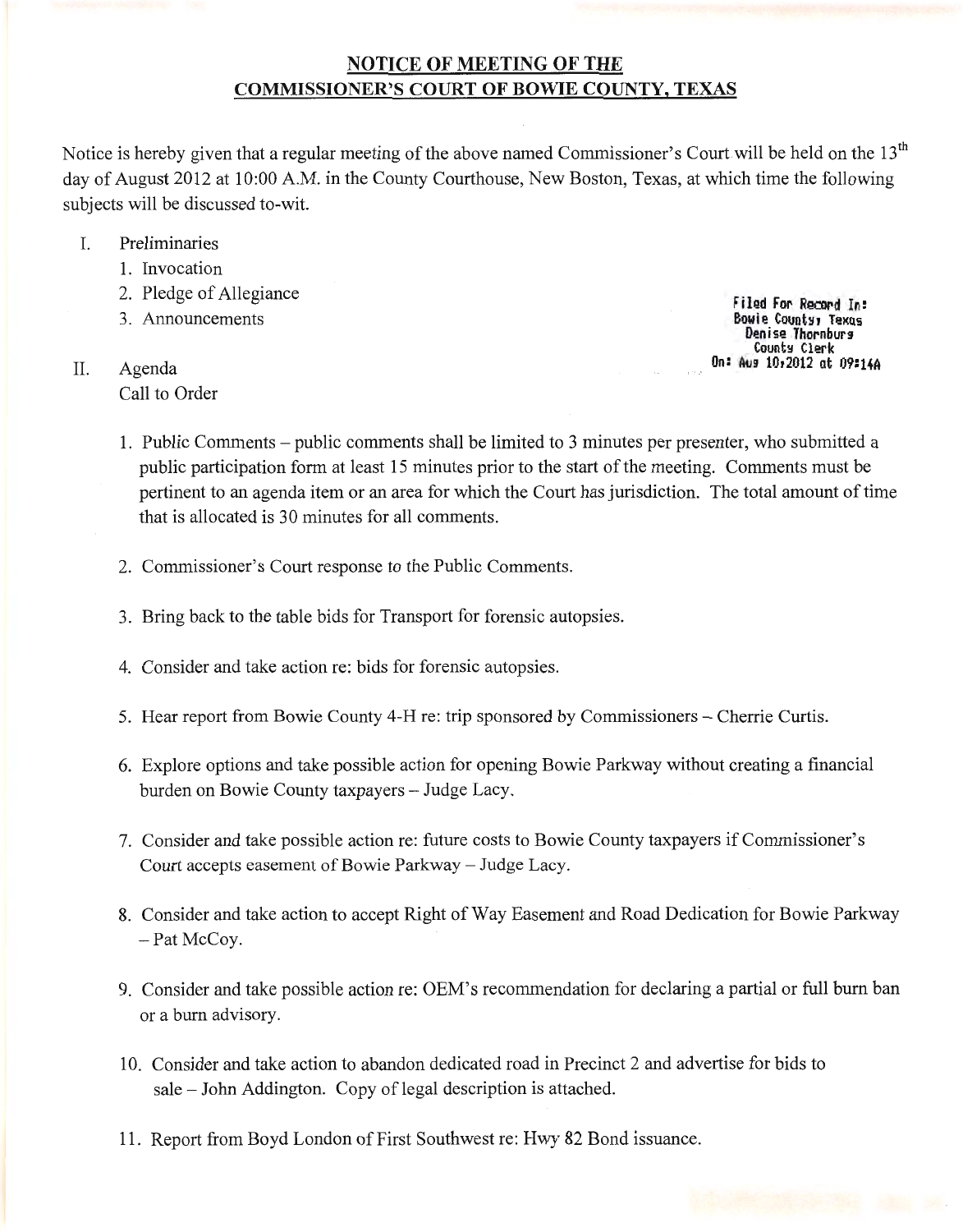- 12. Update Report from Open Government Advisory Committee- Carl Teel.
- 13. Report from County Judge re: progress of work on 2012-2013 Bowie County budget and appointment of Budget Advisory Committee.
- 14. Consider and take possible action to approve the 2013 Sheriff's and Constable's Fees-Denise Thornburg.
- 15. Consider and take possible action to approve requested budget amendments for  $FY2011-2012.$
- 16. Consider and take action re: payment of accounts payable.
- 17. Consider and take action to approve or to amend minutes as an order of the court.
- 18. Consider and take action to accept resignation of Commissioner John Addington and to declare the position of Bowie County Commissioner Precinct 2 vacant- Pat McCoy.
- III. Adjournment

For COMMISSIONER'S COURT

Williams

Lynna Williams County Judge's Office

This Notice of Meeting was posted in the locked bulletin board located on the first floor of the west side of the Bowie County Courthouse and on the inside facing outward of the north window of the Bowie County Courthouse, readily accessible to the general public at all times, on the  $10^{th}$  day of August, 2012 at 10:00 A.M. and remained posted for at least 72 hours preceding the scheduled time of said meeting.

Any invocation that may be offered before the official start of the meeting of the Court shall be the voluntary offering of a private citizen, to and for the benefit of the Court. The views or beliefs expressed by the invocation speaker have not been previously reviewed or approved by the Court and do not necessarily represent the religious beliefs or views of the Court in part or as a whole. No member of the community is required to attend or participate in the invocation and such decision will have no impact on their right to actively participate in the business of the Court.

Dated the  $10^{th}$  day of August, 2012

 $(0)$ illiams

Lynna Williams County Judge's Office

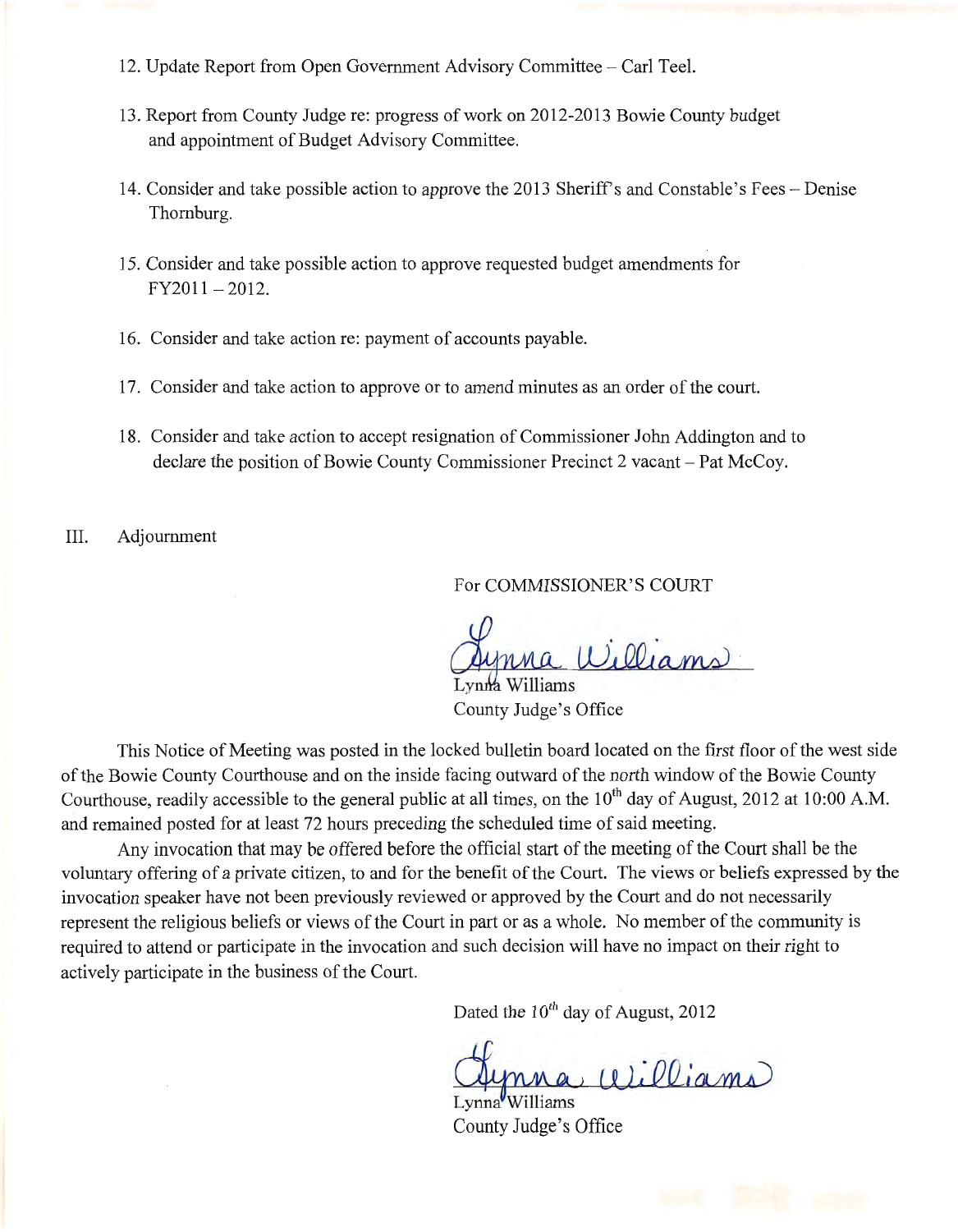## COMMISSIONER'S COURT MINUTES AUGUST 13, 2012

BE IT REMEMBERED, that on this 13<sup>th</sup> day of August, 2012, the HONORABLE COMMISSIONER'S COURT of Bowie County, Texas met in REGULAR SESSION at the Courthouse of said County in New Boston, Texas after due notice had been posted on the 10<sup>th</sup> day of August. 2012 with the HONORABLE JUDGE STERLING LACY present and presiding with the following Commissioners being present.

| Jack Stone      | <b>Commissioner Pct. #1</b> |
|-----------------|-----------------------------|
| John Addington  | <b>Commissioner Pct. #2</b> |
| Kelly Blackburn | <b>Commissioner Pct. #3</b> |
| Pat McCoy       | <b>Commissioner Pct. #4</b> |

Also in attendance were the following County Officials: Auditor William Tye, County Clerk, Denise Thornburg, County Legal Advisor Carol Dalby and the following staff members also present on the dais: Assistant Lynna Williams.

There was a Public Hearing, which started at 10:03 A.M. regarding County Official's budgets not previously submitted-County Judge, Probation Department-Juvenile and Personal Bail Bond, Commissioners-Pet. 1, Pet. 2, Pet. 3 and Pet. 4. Everyone in attendance was asked to sign a sign-in sheet and after public comments and questions were heard, the hearing was closed at 10:13 A.M.

There was a Public Hearing, which started at 10:13 A.M. regarding the abandonment of a road in Pet. 2. Everyone in attendance was asked to sign a sign-in sheet. Mr. AI Hoehn, one of the property owners spoke to the Court expressing his concerns and after additional public comments and questions were heard, the hearing was closed at 10:21 A.M.

## PRELIMINARIES

In accordance with the Bowie County official policy on meeting Invocations, County Judge Sterling lacy read the following statement.

Any Invocation that may be offered before the official start of the meeting of the Court shall be the voluntary offering of a private citizen, to and for the benefit of the Court. The views or beliefs expressed by the Invocation speaker have not been previously reviewed or approved by the Court and do not necessarily represent the religious beliefs or views of the Court in part or as a whole. No member of the community is required to attend or participate in the Invocation and such decision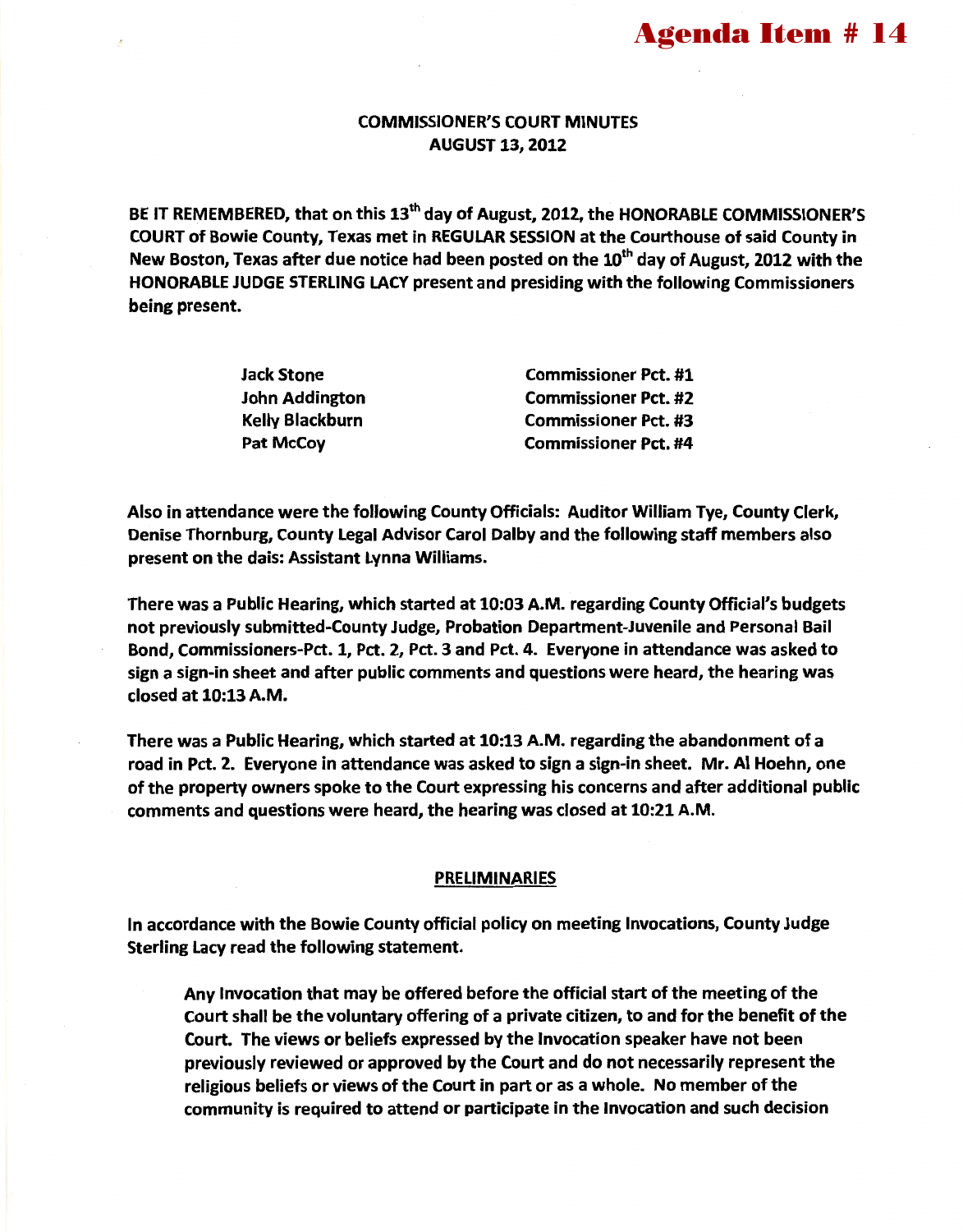will have no impact on their right to actively participate in the business of the Court.

#### INVOCATION

Rev. Ross Daughtery-New Zion Baptist Church, New Boston

## PLEDGE

Pledge of Allegiance to the United States of America

### ANNOUNCEMENTS

None

#### REGULAR AGENDA ITEMS

Court convened at 10:24 A.M. when the following ORDERS, JUDGMENTS AND DECREES were had and ORDERED spread upon the minutes of the Court to-wit.

Item 1: Public Comments were heard from Robert Lorance (Mayor of Redwater) in favor of the Bowie Parkway.

Public Comments were heard from Noah Jackson (DeKalb) expressing concerns about costs of opening Bowie Parkway.

Public Comments were heard from Glenn Johnson (Texarkana) regarding Bowie Parkway.

Mr. Jack Ballard submitted a request to speak but was not present when called upon.

Item 2: There were no Commissioners Court Response to Public Comments.

Item 3: On this 13<sup>th</sup> day of August, 2012, a motion was made by Commissioner Jack Stone and duly second by Commissioner Kelly Blackburn to bring back to the table, bids for transport for forensic autopsies. Motion was put to a vote and all voted aye and none opposed. Motion carried.

Item 4: On this  $13<sup>th</sup>$  day of August, 2012, a motion was made by Commissioner Pat McCoy and duly second by Commissioner Jack Stone to award the bid to the higher bidder (Hill Transport) because of the lack of experience and lack of the length of time that this corporation (Brewer Embalming) has been in business for transport for forensic autopsy transport. J.P. Nancy Talley spoke to the Court regarding the procedure and responsibilities that J.P.s have for autopsies. Mr. Brewer of Brewer Embalming, as well as his legal representative and partner, spoke to the Court and answered questions regarding his corporation.

Motion was put to a vote and four (4) voted aye and one (1) abstained. Commissioner Pet. 1, Jack Stone voted yes, Commissioner Pet. 2, John Addington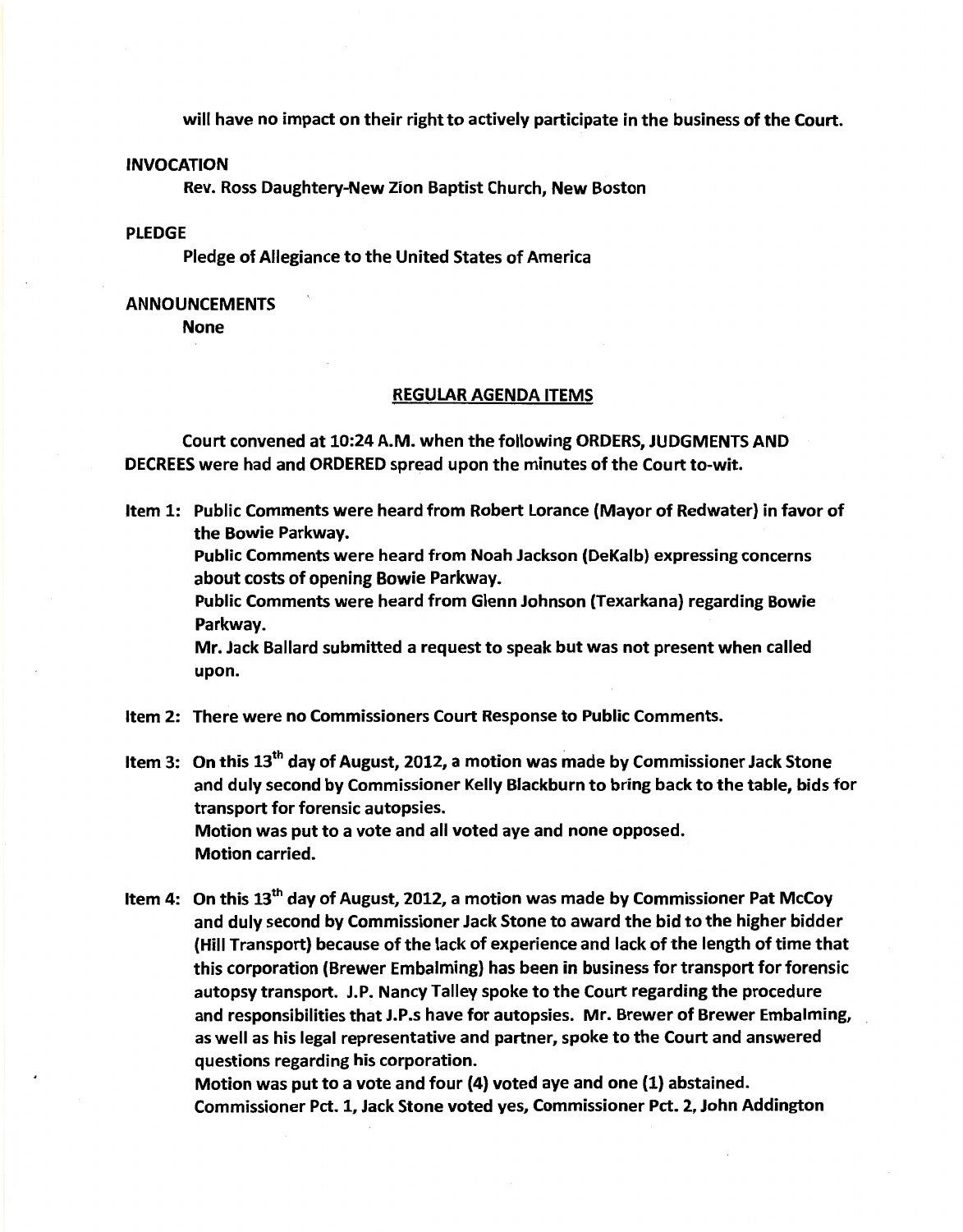voted yes, Commissioner Pet. *3,* Kelly Blackburn voted yes and Commissioner Pet. 4 Pat McCoy voted yes. Judge Lacy abstained. Motion carried.

- Item 5: Cherrie Curtis gave a report to the Court regarding the Bowie County 4-H trip sponsored by the Commissioners. Also speaking to the Court was Texas High School student, Jeffery Davis and Maud High School student, Atticus Wilson (who is son of Commissioner Pct. 4 Pat McCoy).
- Item 6: Judge Lacy spoke to the Court in regards to the opening of Bowie Parkway without
- and creating a financial burden on Bowie County taxpayers and future costs if
- Item 7: Commissioner's Court accepts easement. Mr. Bill Cork of TexAmerica and Attorney Wes Jordan for TexAmerica also spoke to the Court. After discussion Judge Lacy made a motion to take a least costly way of contributing to the opening of Bowie Parkway and keeping it open and safe by entering into an lnterlocal Agreement for law enforcement services on the 4.7 mile road called Bowie Parkway Motion failed to a lack of a second.
- Item 8: On this  $13<sup>th</sup>$  day of August, 2012, a motion was made by Commissioner Pat McCoy and duly second by Commissioner Kelly Blackburn to accept Right of Way Easement and Road Dedication for Bowie Parkway-Pat McCoy. Motion was put to a vote and four (4) voted aye and one (1) voted nay. Commissioner Pet. 1, Jack Stone voted yes, Commissioner Pet. 2, John Addington voted yes, Commissioner Pet. 3, Kelly Blackburn voted yes and Commissioner Pet. *4,* Pat McCoy voted yes. Judge Lacy voted no. Motion carried.
- Item 9: On this  $13<sup>th</sup>$  day of August, 2012, Judge Lacy issued a Burn Advisory upon OEM's recommendation for declaring a partial or full burn ban or a burn advisory. Judge Lacy asked that the media help in getting the word out to the citizens to be very careful when burning.
- Item 10: On this  $13<sup>th</sup>$  day of August, 2012, a motion was made by Commissioner Pat McCoy and duly second by Commissioner John Addington to authorize the abandoning of the dedicated road in Pet. 2, as described in this legal description, and advertise for bids for the sale of that road. (Copy of legal description is attached). This property was discovered as part of the county road system and has not been maintained for a number of years and the alternative is to continue it or to start maintenance on it or to declare it abandoned and then advertise for bids for the sale of it. Motion was put to a vote and all voted aye and none opposed. Motion carried.

Item 11: Mr. Boyd London with First spoke to the Court regarding the Hwy 82 Bond Issuance.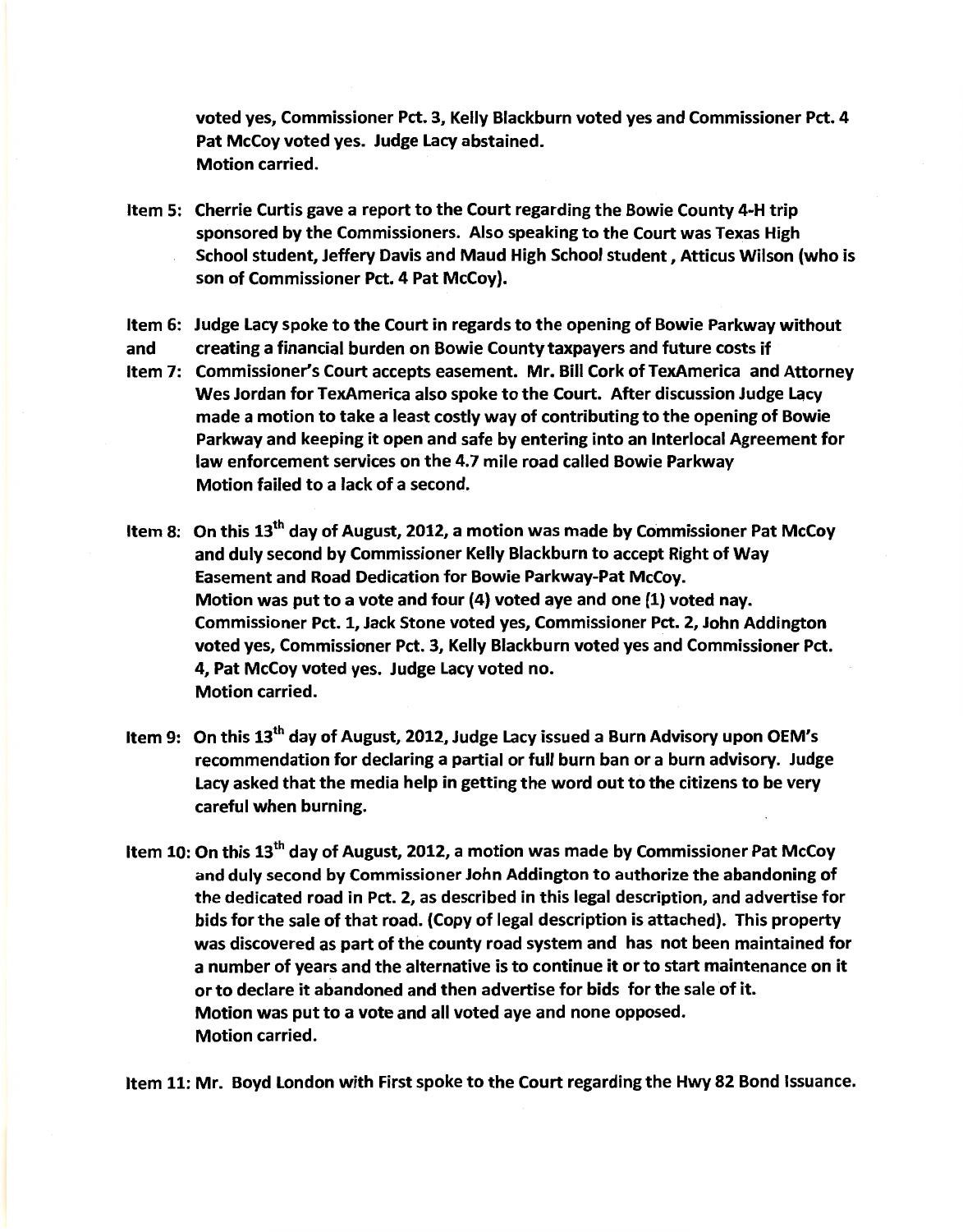A handout was given showing the calendar of events and Mr. London's recommendation would be that on the 24<sup>th</sup> day of September, 2012, that the Court (A)-sell the bonds and (B)-to levy the flat three and a half cent tax rate, then what they will do is match or structure the debt service such that it hits the three and a half cent levy that first year.

- Item 12: Mr. Carl Teel gave an update report from the Open Government Advisory Committee. Mr. Teel stated that Susan Combs, Texas Comptroller of Public Accounts has a program that recognizes efforts of the local government, particularly counties that do their best to show people about the activities and documentation of the county and its government. There is a "Leadership Circle", (gold, silver, and bronze) which recognizes the transparency in government.
- Item 13: Judge Lacy spoke to the Court regarding the progress of work on the 2012-2013 Bowie County budget. All departments budget requests have been submitted and the fourth Monday in September is when the budget will be presented formally to Commissioners Court for their review and approval. Judge Lacy appointed a Budget Advisory Committee which will consist of Gary Steudte as Chairman, Bill Cromer, Vice-Chairman, Troit Stowe, and Rick Doty. Commissioner Kelly Blackburn requested that Mark Mayo represent Pct. 3 and Commissioner Pat McCoy stated that he will submit names to represent Pct. 4. Judge Lacy stated that he would give serious consideration to names submitted to be appointed.
- Item 14: On this  $13<sup>th</sup>$  day of August, 2012, a motion was made by Commissioner Jack Stone and duly second by Commissioner Pat McCoy to approve the 2013 Sheriffs and Constable's Fees-Denise Thornburg. Motion was put to a vote and all voted aye and none opposed. Motion carried.
- Item 15: On this 13<sup>th</sup> day of August, 2012, a motion was made by Commissioner Pat McCoy and duly second by Commissioner Kelly Blackburn to approve the requested budget amendments for FY 2011-2012. Auditor William Tye stated "that he would like to reclassify these as line item amendments because we are not really amending the budget, we are making line item adjustments within each department's budgets and I have not made any line item from one department to another, so these are line item adjustments within each department, the budget itself is not being amended". See Exhibit "A" attached hereto and incorporated herein by reference.

Motion was put to a vote and all voted aye and none opposed. Motion carried.

Item 16: On this  $13<sup>th</sup>$  day of August, 2012, a motion was made by Commissioner Pat McCoy and duly second by Commissioner John Addington to pay accounts payable. Judge Lacy asked Auditor William Tye the following questions: "Do any of the items that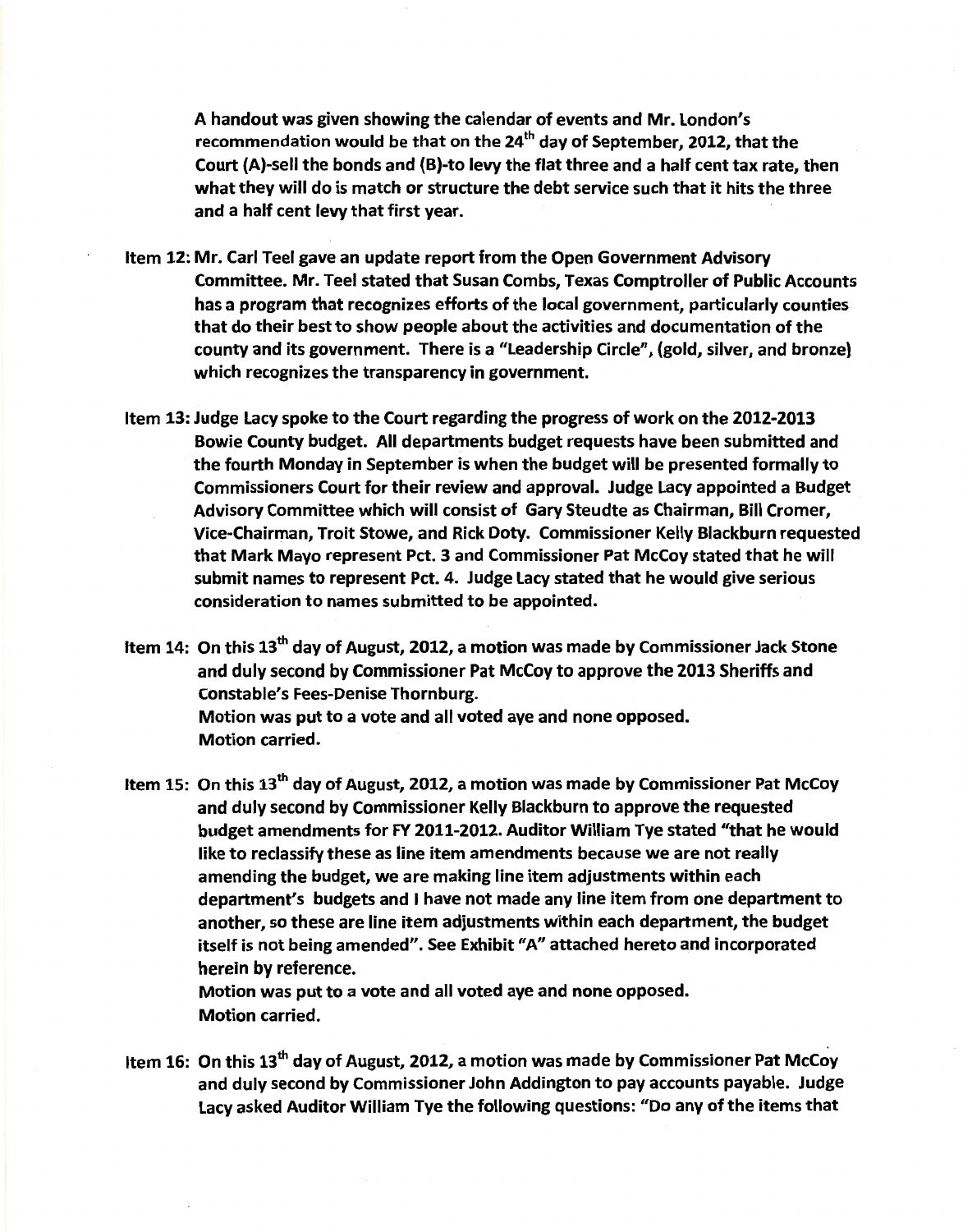you are presenting to the Court today for approval cause any department to exceed their budget appropriation for this year, now that we have made the line item adjustments?" Mr. Tye's response: "Best of my knowledge, they do not, you have to take in consideration we are in August and cannot close August yet so, to the best of my knowledge, no." Commissioner Pat McCoy made a comment that Pet. 4 has a payment of \$23,265 for repairs to a damaged road grader. There was a \$21,200 insurance claim that reimbursed us for that, but it does not show on sheet that the net cost was roughly \$1000.

Motion was put to a vote and all voted aye and none opposed. Motion carried.

- Item 17: On this 13<sup>th</sup> day of August, 2012, a motion was made by Commissioner Kelly Blackburn and duly second by Commissioner Pat McCoy to approve the July 23, 2012 minutes as an Order of the Court. Motion was put to a vote and all voted aye and none opposed.
- Item 18: On this 13<sup>th</sup> day of August, 2012, Judge Lacy accepted the resignation of Pct. 2 Commissioner John Addington effective at 5:00 P.M. August 13, 2012 and declared the position of Bowie County Commissioner Precinct 2 vacant. A replacement will be determined after waiting a period of seven days. Mark Addington, son of Commissioner Addington, read resignation letter in open court. Judge Lacy read letter of acceptance of Mr. Addington's resignation in open court.

On this 13<sup>th</sup> day of August, 2012, a motion was made by Commissioner Jack Stone and duly second by Commissioner John Addington to adjourn (12:23 P.M.). Motion was put to a vote and all voted aye and none opposed. Motion carried.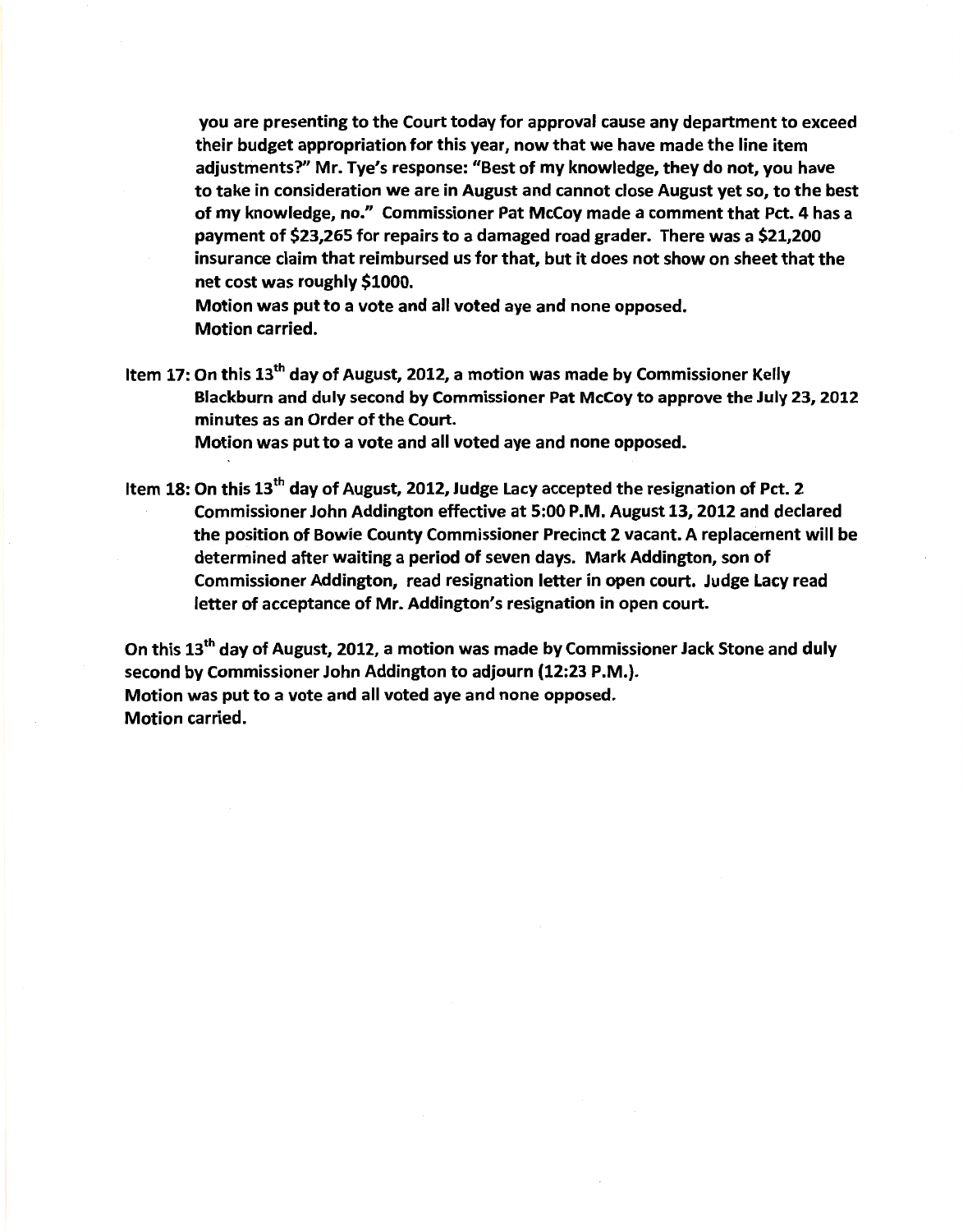$\ddot{\phantom{a}}$ 

 $\bar{z}$ 

#### To: Bowie County Commissioners' Court Re: Line Item Budget Amendments Date: August 13, 2012

The following amendments are ordered to the 2011-2012 budget:

| <b>County Clerk</b>      | Increase                                                             | 110-5-1060-5635 Office Supplies<br>Decrease 110-5-1060-5595 Library                                                                                        |                                                                                   | 1,500.00                                                     | 1,500.00  |
|--------------------------|----------------------------------------------------------------------|------------------------------------------------------------------------------------------------------------------------------------------------------------|-----------------------------------------------------------------------------------|--------------------------------------------------------------|-----------|
| Courthouse               | Increase<br>Increase<br>Increase                                     | 110-5-1250-5751 Supplies<br>110-5-1250-5627 Miscellaneous<br>110-5-1250-5691 Repair Building<br>Decrease 110-5-1250-5102 Salaries Asst.                    |                                                                                   | 5,000.00<br>2,000.00<br>2,000.00                             | 9,000.00  |
| Election Adminstrator    | Increase                                                             | 110-5-1410-5771 Travel in county<br>Decrease 110-5-1410-5683 Rent Building                                                                                 |                                                                                   | 200.00                                                       | 200.00    |
| <b>District Attorney</b> | Increase<br>Increase                                                 | 110-5-3040-5595 Office Supplies                                                                                                                            | 110-5-3040-5455 Education Expense                                                 | 2,300.00                                                     | 2,300.00  |
| Sheriff                  | Increase<br>Increase<br>Increase<br>Increase<br>Increase<br>Increase | 110-5-3070-5627 Miscellaneous<br>110-5-3070-5635 Office Supplies<br>110-5-3070-5699 Repair Vehicle<br>110-5-3070-5755 Supplies<br>110-5-3070-5787 Uniforms | 110-5-3070-5455 Education Expense<br>Decrease 110-5-3070-5543 Incurance Liability | 800.00<br>2,300.00<br>200.00<br>6,000.00<br>850.00<br>225.00 | 10,375.00 |
| <b>District Court</b>    | Increase<br>Increase                                                 | 110-5-3330-5635 Office Supplies<br>110-5-3330-5779 Trial Expense<br>Decrease 110-5-3330-5571 Jurors                                                        |                                                                                   | 9,000.00<br>18,000.00                                        | 27,000.00 |
| Pct 1                    | Increase                                                             | 110-5-5111-5503 Gas and Oil<br>Decrease 110-5-5111-5743 Subcontract                                                                                        |                                                                                   | 5,800.00                                                     | 5,800.00  |
| Pct 2                    | Increase                                                             | 110-5-5222-5790 Utilities<br>Decrease 110-5-5222-5743 Subcontract                                                                                          |                                                                                   | 200.00                                                       | 200.00    |

 $\hat{\mathcal{L}}$